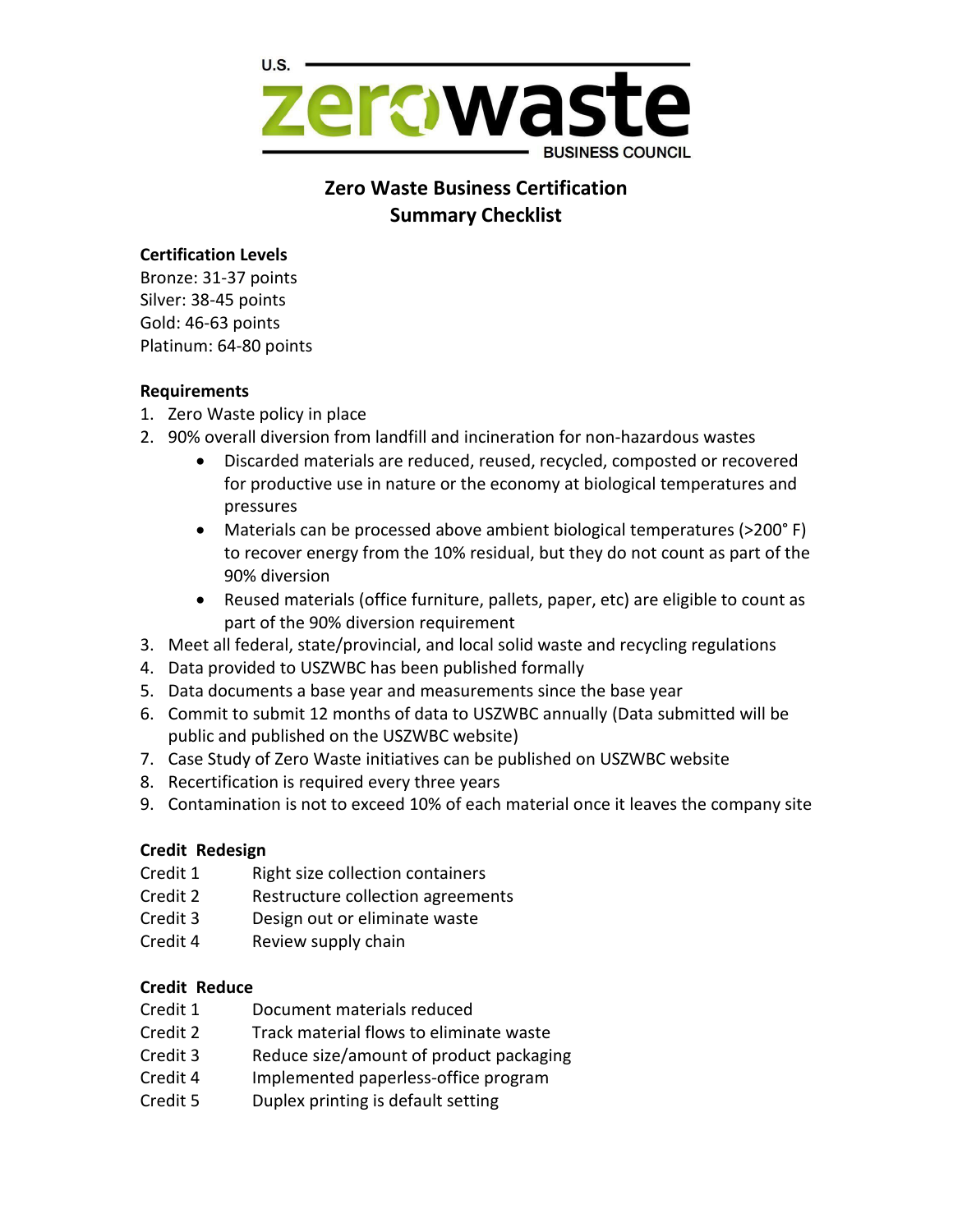- Credit 6 Grass-cycling is standard practice
- Credit 7 Native landscaping, xeriscaping and grasscycling

# **Credit Reuse**

- Credit 1 Implement reuse systems
- Credit 2 Document reused pallets and shipping containers
- Credit 3 Implement reusable transportation options
- Credit 4 Reuse office supplies
- Credit 5 Reuse durables for service ware
- Credit 6 Donate edible food
- Credit 7 Donate remaining food to animals

# **Credit Compost (ReEarth)**

- Credit 1 Collect compostables separately
- Credit 2 Compost, digest or reuse yard trimmings
- Credit 3 Compost food scraps & soiled paper onsite
- Credit 4 Compost food scraps & soiled paper offsite
- Credit 5 Use compost or mulch onsite
- Credit 6 Digest food scraps
- Credit 7 Grow food onsite for company use

### **Credit Recycle**

- Credit 1 80% of recyclables marketed for Highest and Best Use
- Credit 1.2 100% of recyclables marketed for Highest and Best Use
- Credit 2 Document where recyclables are taken

# **Credit Zero Waste Reporting**

- Credit 1 Document 90% diversion or better
- Credit 2 Track landfill costs, avoided costs and recycling revenue
- Credit 3 Include Zero Waste in Climate Change Report
- Credit 4 USEPA Waste Wise member

#### **Credit Diversion from landfill, incineration, and environment**

- Credit 1 Diversion is 90.1-94.9%
- Credit 2 Diversion is 95%-96.9%
- Credit 3 Diversion is 97%-98.9%
- Credit 4 Diversion is 98-99.9%
- Credit 5 Diversion is 100%

# **Credit Zero Waste Purchasing**

- Credit 1 Environmentally Preferred Purchasing (EPP) policy
- Credit 2 Durable goods are preferred over disposables
- Credit 3 Buy sustainably produced paper and wood products
- Credit 4 Purchasing identifies EPP products
- Credit 5 Purchasing tracks environmentally preferred products
- Credit 6 Used, refurbished, goods are preferred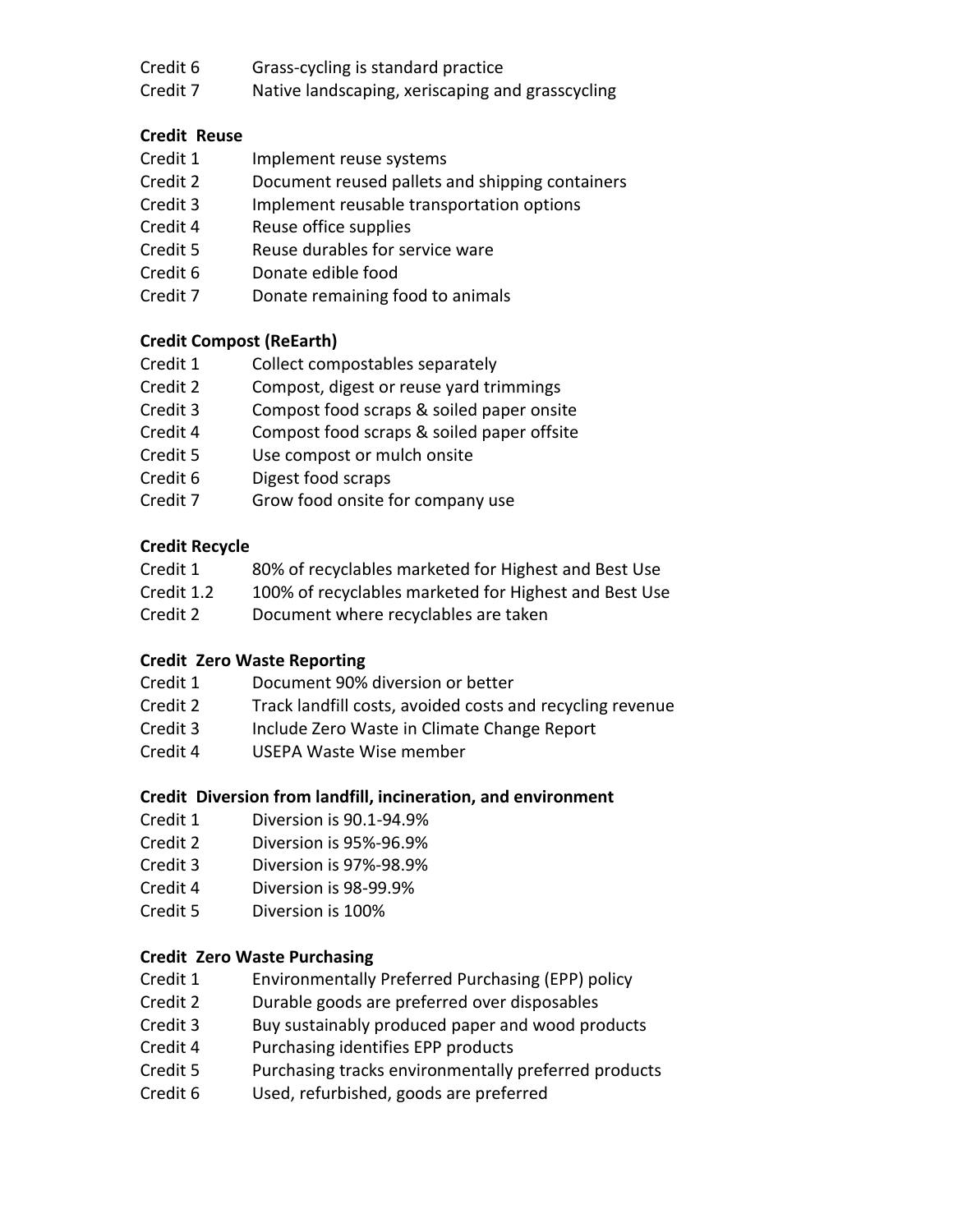- Credit 7.1 Other EPP practices
- Credit 7.2 Other EPP practices
- Credit 7.3 Other EPP practices

### **Credit Leadership**

- Credit 1 Adopted Zero Waste goal
- Credit 2 Upper management reviews Zero Waste reports
- Credit 3 Encourage and reward Zero Waste recommendations
- Credit 4 Take responsibility for products and packaging
- Credit 5 Suppliers take responsibility for products/packaging
- Credit 6 Promote Zero Waste beyond internal operations

# **Credit Training**

- Credit 1 Mission statement includes Zero Waste (ZW)
- Credit 2 Orientation includes ZW
- Credit 3 Quarterly communicate with associates about ZW
- Credit 4 Receptacles are labeled and staff is trained
- Credit 5 Train Purchasing to ID environmentally preferred products
- Credit 6 Zero Waste considered for evaluations or bonuses
- Credit 7 Dedicated roles for Zero Waste leadership
- Credit 8 Internal website has Zero Waste training information

# **Credit Zero Waste Analysis**

- Credit 1 Annual physical waste analysis
- Credit 2 Complete recommendations from analysis
- Credit 3 Annual audit of recyclables contamination
- Credit 4 Include rejected recyclables as waste
- Credit 5 Staff engaged in waste and recycling analyses

# **Credit Upstream Management**

- Credit 1 Suppliers eliminate non-recyclable packaging
- Credit 2 Request vendors to adopt Zero Waste
- Credit 3 Implement 100% recyclable packaging
- Credit 4 Suppliers redesign to increase reusability or recyclability

# **Credit Hazardous Waste Prevention**

- Credit 1 Hazardous materials training provided
- Credit 2 Maintain hazardous waste manifests for 3 years
- Credit 3 Universal wastes reused or recycled
- Credit 4 Reduce hazardous chemicals/materials used
- Credit 5 Collect from employees and customers

# **Credit Closed Loop**

- Credit 1 Require 30% post-consumer recycled paper
- Credit 2 Use 20% post-consumer recycled for janitorial products
- Credit 3 Purchase compost from facility that composts your materials